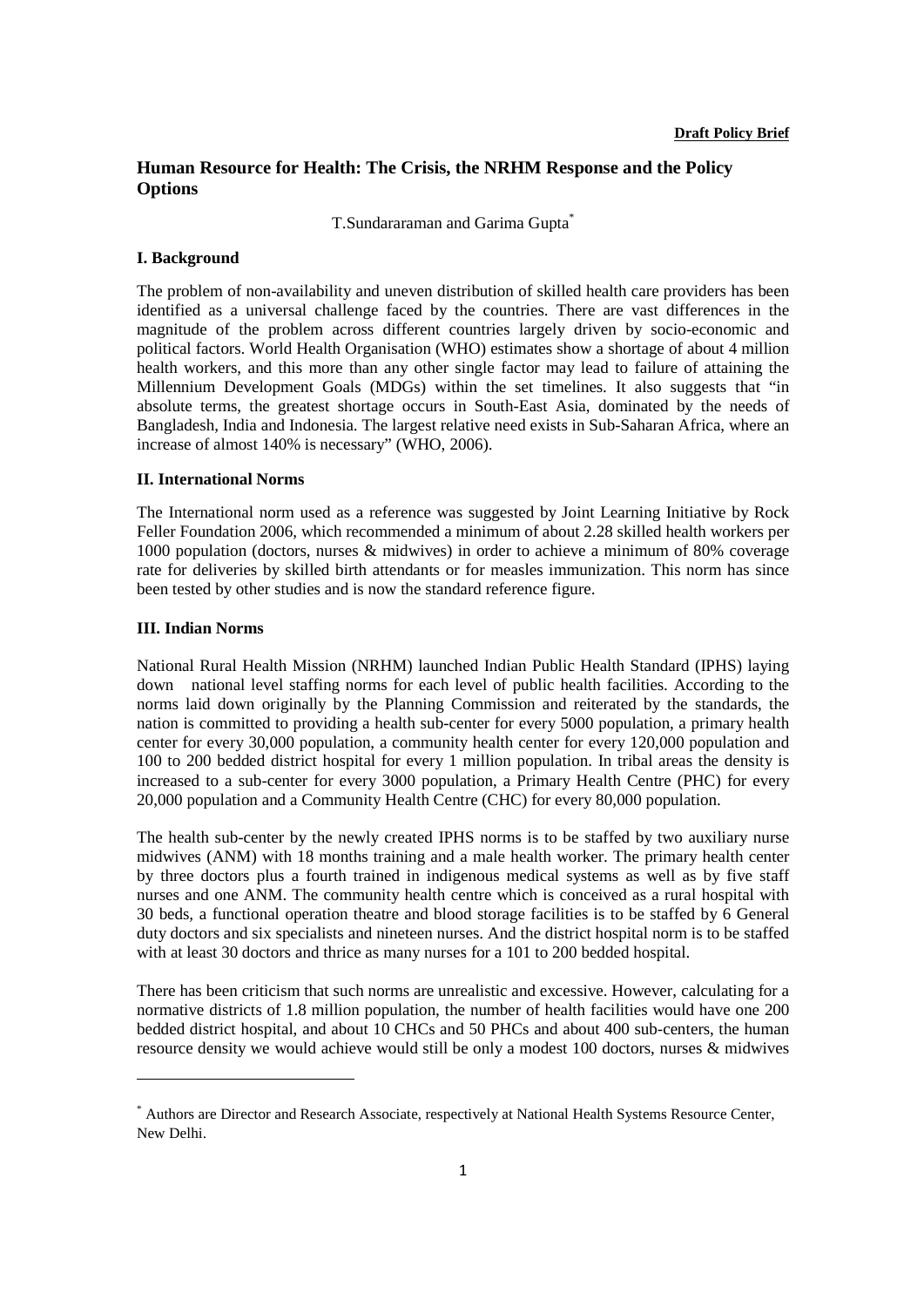for 100,000 population which is still well short of the international norms of 228 per 100,000. It is only if we add in the one accredited social health activist (ASHA) per 1000 population that we come close to the international norm but then the norm was created for only skilled health care providers.

However, while one could reject the criticism of this being excessive, one has to concede that for most states even this modest goal is unrealistic because of budgetary constraints and more important because of lack of sufficient skilled professionals available for recruitment. However, what the IPHS has achieved is to change the perception of staff requirements in the public health system, into one which is much closer to reality.

# **IV. HRH Crisis in India**

As per the Medical Council of India (MCI) Annual Report 2008, total number of doctors registered in the country up to  $31<sup>st</sup>$  March 2008 is 6,95,254. This translates in to doctor to population ratio of 1 per 1600 persons or 6 per 10,000 populations which is significantly lower than developed countries like Australia, Canada, UK and US (WHO, 2008).

The nurse to population ratio in India 1:1205 as against 1:100-150 in Europe while nurse to doctor ratio is about 1.3:1 as compared to ratio of 3:1 in most developed countries (NCMH, 2005).

NSSO and the Census estimates of total health workers is around 2.2 million health workers in India, which gives a density of approximately 20 health workers per 10,000 population (PHFI & World Bank, 2008). This figure, however, has to be adjusted for the fact that both Census and NSSO include all those who self report to have medical practitioners as their main occupation. This includes a large number of unqualified persons often not even school passed. This is as high as 40% of doctors. Again in nurses those in the registers are much higher than those who are practicing. Recalculating these figures Krishna Rao and Berman (2008) in their paper conclude that a more realistic estimate would put doctors at about 13 per 10,000 with 5 doctors per 10,000 and 8 nurses per 10,000 population.

**Even of this number of doctors the distribution is skewed. The rural areas are still unable to access the services of the allopath as 74% of the graduate doctors live in urban areas, serving only 28% of the national population, while the rural population (72%) remains largely underserved (**Task force on Medical Education, 2006)

The biggest challenge for the provision of health care services and attaining the MDG is the acute shortage of health personnel and disproportionate skill mix of the existing staff. An analysis of the trends of critical health indicators like infant mortality rate (IMR) & maternal mortality ratio (MMR) and availability of health personnel show a positive correlation where countries with better availability of skilled health personnel also have lower mortality indicators. This shortage of nurses  $\&$  midwives and physicians is well reflected in some of the health indicators such as  $-$ IMR (2006) – 5 in UK and 57 in India and MMR (2005) – 8 in UK, 4 in Australia and 450 in India. Percentage of births attended by skilled health personnel (2006) also follows a similar pattern across the countries. The only exception is that of Srilanka, which has about 97% of births being attended by skilled health personnel with only about 17 nurses per 10,000 population and much lower IMR of 11 and MMR of 58 as compared to India. (World Health Statistics, 2008)

# **V. Estimating Human Resources from Sample Districts**

Given the marked limitation of every data source when it comes to estimating the numbers, we tried counting the numbers in a few index districts – from both poor performing states and from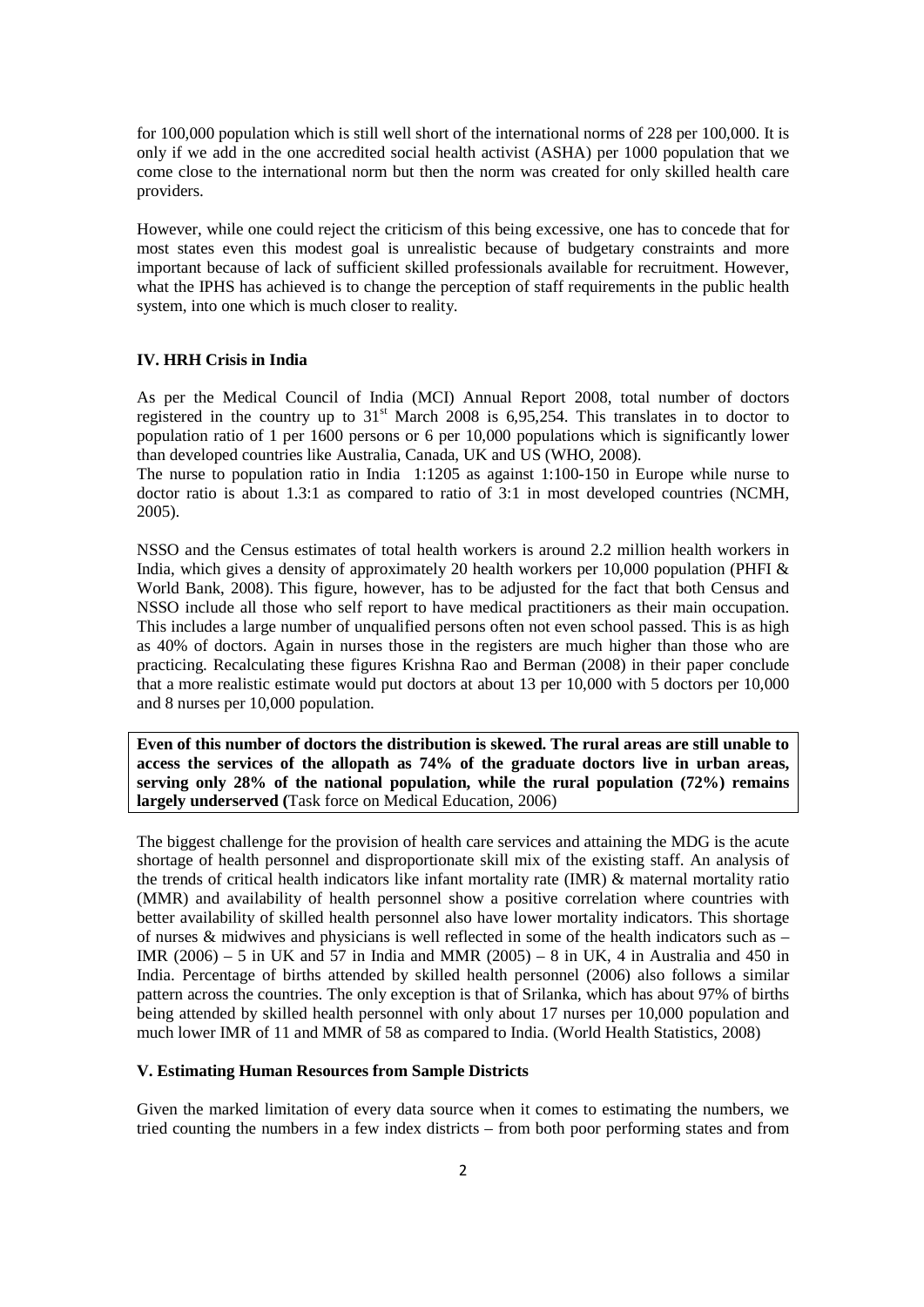well performing states and then contrasting it with what it would have been with IPHS standards applied to a normative district.

Primary district level data regarding the sanctioned posts and in position human resource (HR) was collected from the following four districts to assess the shortfall against sanctioned as well as the IPHS norms. If we create an example of normative district with 1.8 million population (1.13 billion population divided by 613 districts). Such a district would have 400 sub-centers (1 per 5000), 50 PHCs (one per 30,000 excluding sectors where the CHCs play the role of PHCs), 9 CHCs (one per 1.5 lakhs excluding the block sub-served by the district hospital and an urban population of about 3 lakhs, presumably the district headquarters town) and a district hospital. By existing staffing practice such a normative district would have approximately about 500 to 600 nursing and allied staff and 100 doctors. By IPHS standards this figure would increase to 1400 nursing and allied staff and 300 doctors – almost two and half times the current amount.

When a comparison is drawn between the normative district and other six districts it becomes evident that the sanctioned posts in all of the six districts are not adequately allocated as per the population norms and therefore lag much behind the IPHS norms. Of these six districts only Vellore, which is also one of the best performing districts has the highest ratio of 61 doctors, nurses and midwives for 1,00,000 population. Even with zero vacancies against the sanctioned positions for these categories the district needs to increase the posts by 39% to fulfill the IPHS norms (District Authorities, 2008).

There is a larger gap for all health workers when compared to IPHS norms e.g; Vellore district should increase HR posts by 50% while one of the Muzaffarnagar district should increase the posts by 85% to meet the IPHS criteria (District Authorities, 2008)

### **VI. Reasons for Crisis**

- 1. Failure to sanction adequate number of public health facilities, the central instrument of attracting doctors to rural areas becomes the creation of adequate density of government managed health care facilities with government salaried staff. There is increasing private sector penetration into rural areas but it is secondary to both the pattern of urbanisation and secondary to the penetration by the public sector. Thus states like Kerala and Tamil Nadu which have a well dispersed urbanisation with over 40% population in urban areas could provide better private sector access than a state like Uttar Pradesh or Bihar where there are few towns and very low densities of public sector density. We caution that this refers only to the formal qualified and legal service provider. To fill the gaps in skilled service providers a huge informal and unqualified service provider force has risen in the private sector, but whether this has any positive consequences for health care is doubtful (PHFI and World Bank ,2008;Narayana,2006).
- 2. In absence of any uniform guidelines for the number of posts to be sanctioned for all the categories of health staff and the financial constraints, states developed their own norms which were developed on an ad-hoc basis mostly in accordance to the limited budgetary allocations.
- 3. The reasons for failure to attract and retain service providers against sanctioned posts in public health facilities relate to lack of skilled persons in the open pool who are available for recruitment due to absolute lack of skilled providers. Fiscal crisis the states were facing in the 1990's, led to a complete stop of new facility creation. Even recruitment for purely replacement purposes of retiring staff stopped in many of the states especially the poor performing states of North India (AWPIDRC, 2008). Government run nurse training schools- ANM and general nursing and midwives (GNM) courses mainlycollapsed in any schools and promotion of ANMs into supervisors stopped due to the breakdown of lady health visitor (LHV) courses. This led to a situation from which we have still not fully recovered.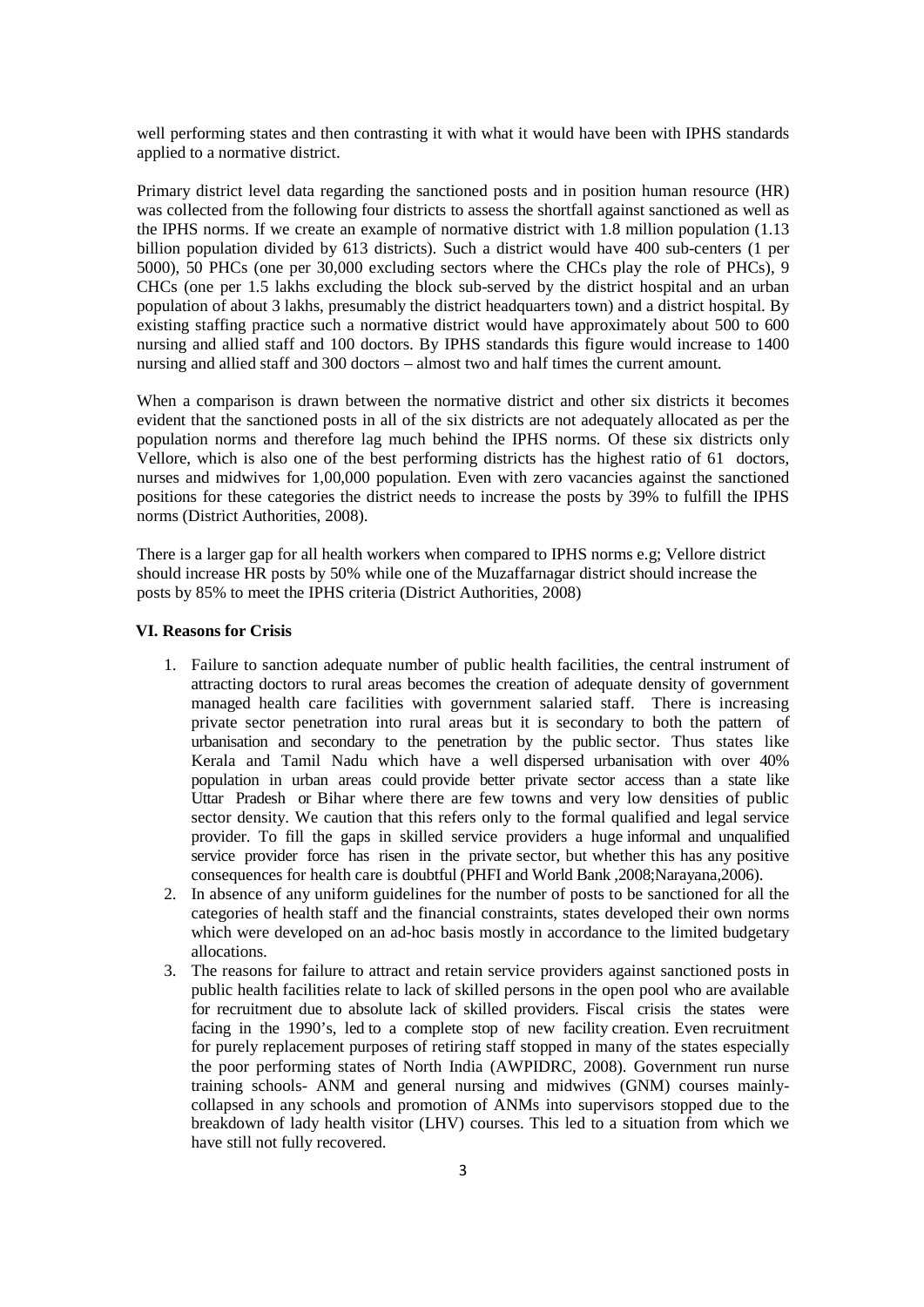**Health sector reforms in the 1990's did not take up any major initiatives for improving attraction and retention of the skilled professional or of improving their performance. The problem was posed repeatedly, but more often in a rhetorical manner, without any hope of solutions as these was seen to be part of inherent problems of being a public sector.**

Today there is an increasing recognition that the success of health sector reforms especially with regards to the public sector are critically dependent on addressing the number, skill mix, distribution, education, training, management and working conditions of the workforce (WHO,2007). The problem of retention of workforce is therefore to be seen as part of the same complex of factors that lead to poor availability of human resources and to attraction of doctors and nurses from the pool available in the workforce to work in rural and remote areas.

### **VII. Addressing Public Sector Human Resource Gaps under NRHM**

 The launch of the NRHM in 2005 marked a turning point for public health planning in India. One of the key features of the NRHM was a strong commitment to increase public health expenditure from 0.9% of the GDP to at least 3% of the GDP. The other key feature was that it made a clear commitment to the public provisioning of health care services, though it did not rule out public private partnerships in supplementary and supportive roles. The commitment by the centrally funded NRHM scheme to provide the funds needed to close the gaps between posts that were sanctioned by state governments and posts that were required to meet NRHM norms, dramatically changed the situation. As an immediate measure states were funded by the centre to hire a second nurse-midwife for the peripheral health sub-centre and three nurses and a second doctor in the primary health centre and nine nurses and 7 doctors including 5 specialists in the 30 bedded peripheral hospitals. Further processes of recruitment were expedited by empowering district health authorities to allow immediate appointment on contractual terms. This led by 2008 to the appointment of almost 82,343 more skilled service providers in the public health system- and this is counting only those with medical or nursing qualifications. This was one of the largest increments to the public health workforce in recent times.

However, the other problems remained of how to retain them remained. Also most of the states that needed it most were unable to make use the opportunity afforded by NRHM simply because there was not enough ANMs or nurses or doctors available for recruitment and there was no clear policy of how to attract them into rural service.

### **VIII. Attracting and Retaining Skilled Service Providers in Rural and Difficult Areas**

### **(i) International Experience**

To address this issue of human resource for health (HRH) crisis in rural and remote areas across countries various innovative human resource policies have been rolled out and many new are being designed. WHO has documented such strategies for 19 countries through an extensive literature review. Six recent published literature reviews, of which two are systematic reviews and one is a Cochrane protocol for a systematic review, have attempted to provide a systematic analysis of the literature on the various strategies that have been used to increase access to health workers in remote and rural area (Grobler et al, 2005, Chopra et al, 2008, Bourgueil et al, 2006, Lehmann et al, 2008, Sempowski et al, 2003, Wallis-Shattuck, 2008---cited from WHO, 2009) Based on the findings of these reviews across countries, the following categories of the effective retention strategies have been developed.

# **(a) Education interventions**

 $\triangleright$  Observational studies have shown that health professionals from rural background tend to serve in their native remote areas more and for longer duration as compared to the candidates from urban background. Therefore, the policy of preferential selection of the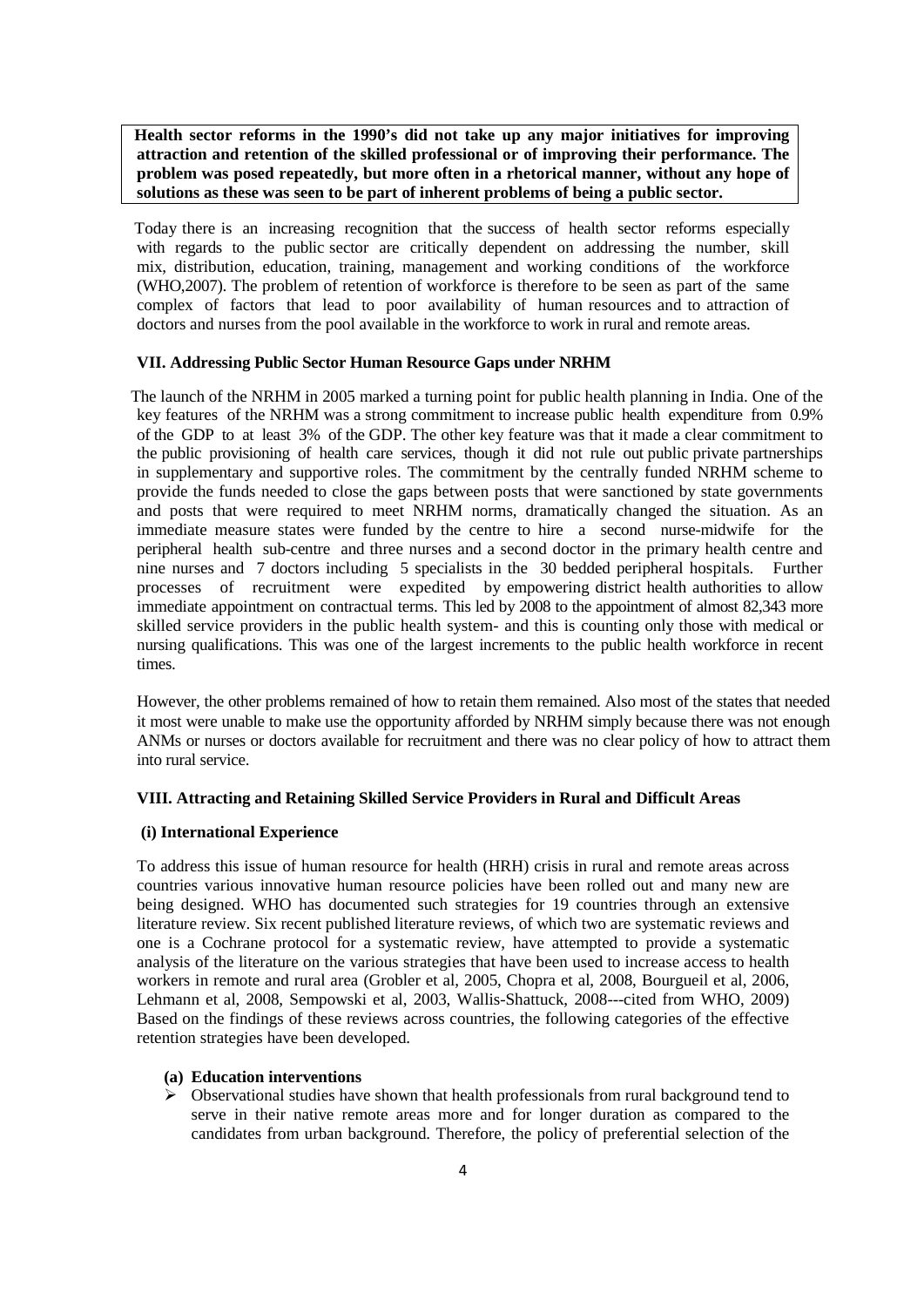health workers with rural or tribal background for educational courses is being explored by many countries.

 $\triangleright$  Producing different types of health workers (mid-level cadres substitution task shifting: non-physician curative care skills, non physician surgical skills; specialist skills through short term in- service courses, bridge courses from CHWs to nursing, CHW programmes themselves.): The skill set they are trained in can be licensed only within public health system and that too only within rural areas..

## **(b) Regulatory interventions**

- $\triangleright$  Compulsory placement in rural or difficult areas for a specific tenure against a bond. The tertiary hospital-based model of medical education in an urban setting provides limited exposure to health needs and infrastructures of the rural areas. Medical graduates thus develop a preference to work in urban areas as compared to rural or remote areas. The effectiveness of compulsory placement has been assessed by descriptive surveys with inconclusive results (WHO, 2009).
- $\triangleright$  Professional opportunities linked to career path- better opportunities of doing a Post graduate course, or skill up-gradation opportunities when offered as an incentive for health professionals working in rural / remote areas,--without any mandate of bond have shown better results.
- $\triangleright$  Recognizing overseas qualifications is also a step that has helped many nations. Even in India, doctors educated in Russia, Ukraine, China, need to be recognized and certified locally and drawn into the practice.
- Conditional licensing (license to practice in exchange of location in rural areas) as is being considered for the Indian rural medical degree programme.

#### **© Monetary compensation (direct and indirect financial incentives)**

Direct financial incentives to practice in rural areas may encourage rural practice, in particular in developed countries, but reports from developing countries are not all positive with the exceptions perhaps of very few countries, such as Mali, Zambia and South Africa (WHO, 2009).

- Ø Providing higher salaries for working in rural areas helps build morale. However to be effective in shifting more providers to these areas the incentives need to be high enough to cover the opportunity costs - just token amounts not enough.
- Ø Performance based incentives given after delivering services and achieving a certain target set for the health personnel is best used as an additional strategy.

### **(d) Management, environment and social support**

 $\triangleright$  Poorly designed workforce management policies and lack of community support have failed to develop an enabling working environment for the health workforce. These policies affect the motivation and the retention rates to a larger extent than anticipated.

 $\triangleright$  Professional and community support to rural workers encourages rural practice and can be achieved by supportive supervision, internet access and community involvement projects, as well as by professional networks etc. (Loevinsohn et al, 1995, Marquez and Keanne, 2002, Lehamnn et al, 2008) (cited from WHO, 2009). Very few countries have implemented large scale interventions to improve the infrastructure and living conditions, and evaluations of these interventions have been published (Mali, Thailand and Zambia are such examples) (Noree et al, 2005; Wibulpolprasert et al, 2003;Coulibaly, 2008;Koot, 2005). This is despite the fact that factors that rank highest in workers' preferences and choices of location are precisely those related to the local infrastructure, isolation and working conditions (WHO, 2009).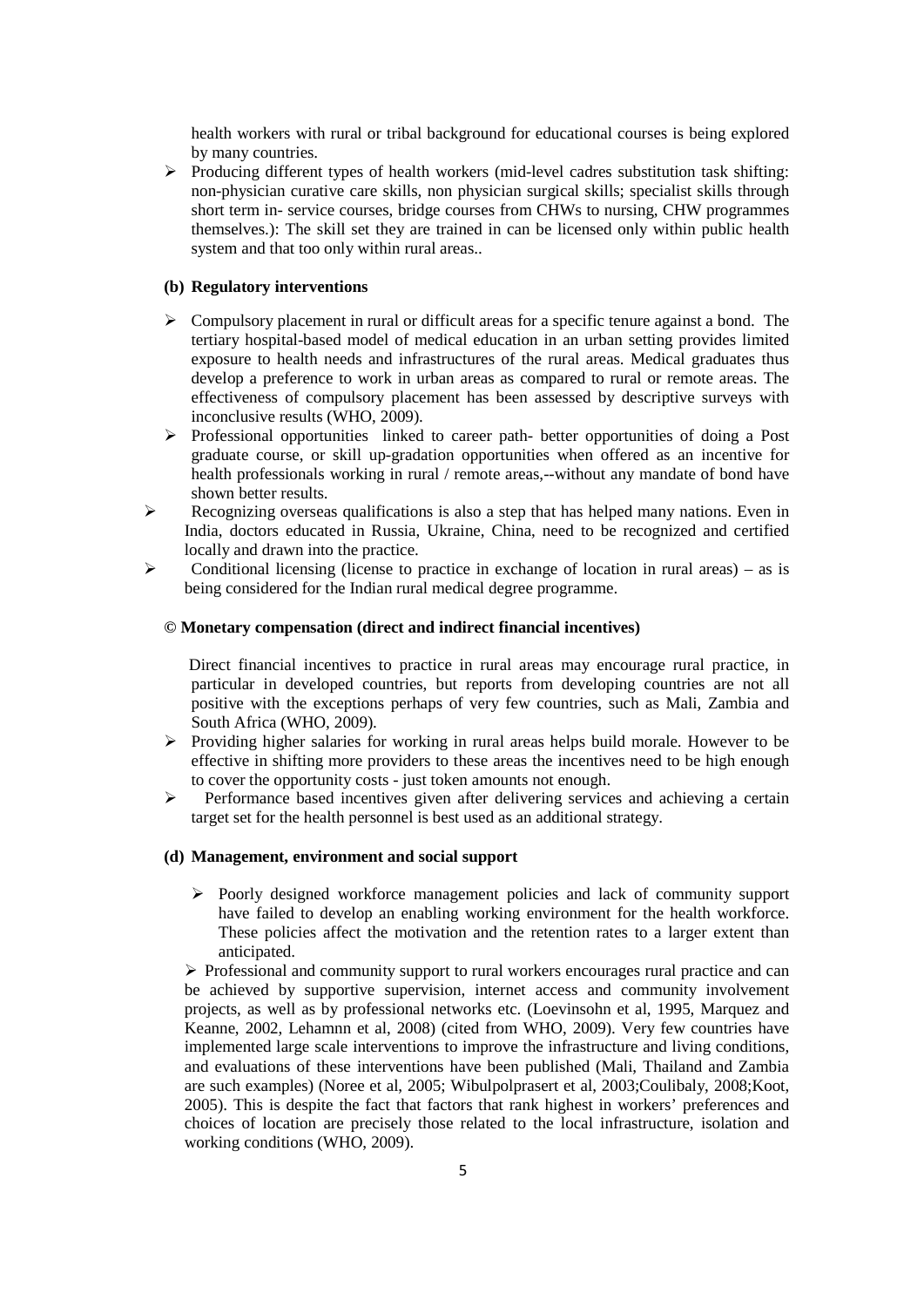$\triangleright$  Inferences drawn from the past experiences of the designing and implementing strategies to address the issue of HRH shortfall have proved that no single strategy can act as a viable solution. Since the problem of human resource crisis can be correlated to a wide range of factors even within one setting, it is important to design human resource policies incorporating a mix of strategies to eliminate each contributing factor.

**Systematic reviews and research projects provide evidences for the extent of success and failure of HR strategies adopted by various countries. Solutions can be designed based on the general principles learnt from other countries but the tailoring these policies to suit the local contextual needs and settings would be essential**.

# **IX. Indian Strategies - Attracting and Retaining Skilled Service Providers in Rural and Difficult Areas**

From 2007 onwards, under NRHM, a slew of measures, were introduced to address the problem of attraction of doctors and nurses to rural postings and then the even bigger challenge of retaining them there. These measures could, in line with international practice, be categorized and discussed in five groups:

- a. Regulatory: Insisting of rural service as pre-qualification to be considered for admission to post graduation courses or bonds which insists on doing rural service after the course.
- b. Workforce management: Transfer policies that provide for rotational posting in difficult areas and give preference to those who would work in a remote area of their own choice.
- c. Incentives- financial and non-financial.
- d. Educational Strategies: Measures to preferentially admit only those students who are likely to serve in under-serviced areas and mould education to retain this commitment.
- e. Multi-skilling existing staff: Introduction of three year course to train rural medical assistants, posting of Ayush doctors.

#### **X. Workforce Management and Workforce Environment**

It is increasingly recognized that workforce management policies that increase service provider morale and professional satisfaction would have a major effect in retention of the workforce.

One reform that is known to have a major impact on worker morale is providing for rotational posting in difficult areas so that everyone has to spend some years there after which they could be posted back in an area of their choice. One could also ask for volunteers to work in these areas and give preference to those who would work in a remote area of their own choice. Tamil Nadu implements such a system, and now Orissa, Karnataka, Maharashtra and Nagaland also have implemented this. But as a whole, not enough states have taken this step. Though apparently simple reform measure, in practice given its linkages to basic issues of governance this often proves the most difficult of reforms.

Chhattisgarh state, a pioneer in finding ways of strengthening public health systems, has now developed scheme – Chhattisgarh Rural Medical Core (CRMC) that includes categorization into three zones according to difficulty levels and offering various incentives for each level.

One of the main NRHM strategies meant to address both retention and performance is to make new appointments on contractual terms, usually of one to three years duration. Thus when we stated that about 82,343 staff were added on, almost all of them are on contractual terms. There is a belief that contractual terms of appointment ensure more accountability, less absenteeism, more appropriate postings and therefore on the whole better workforce performance. Permanent employment is believed to have a negative workforce performance effect as labour laws meant to provide job security become a constraint in disciplining the workforce. Again there is no study that supports these strongly held beliefs and most rapid assessments that have looked at this are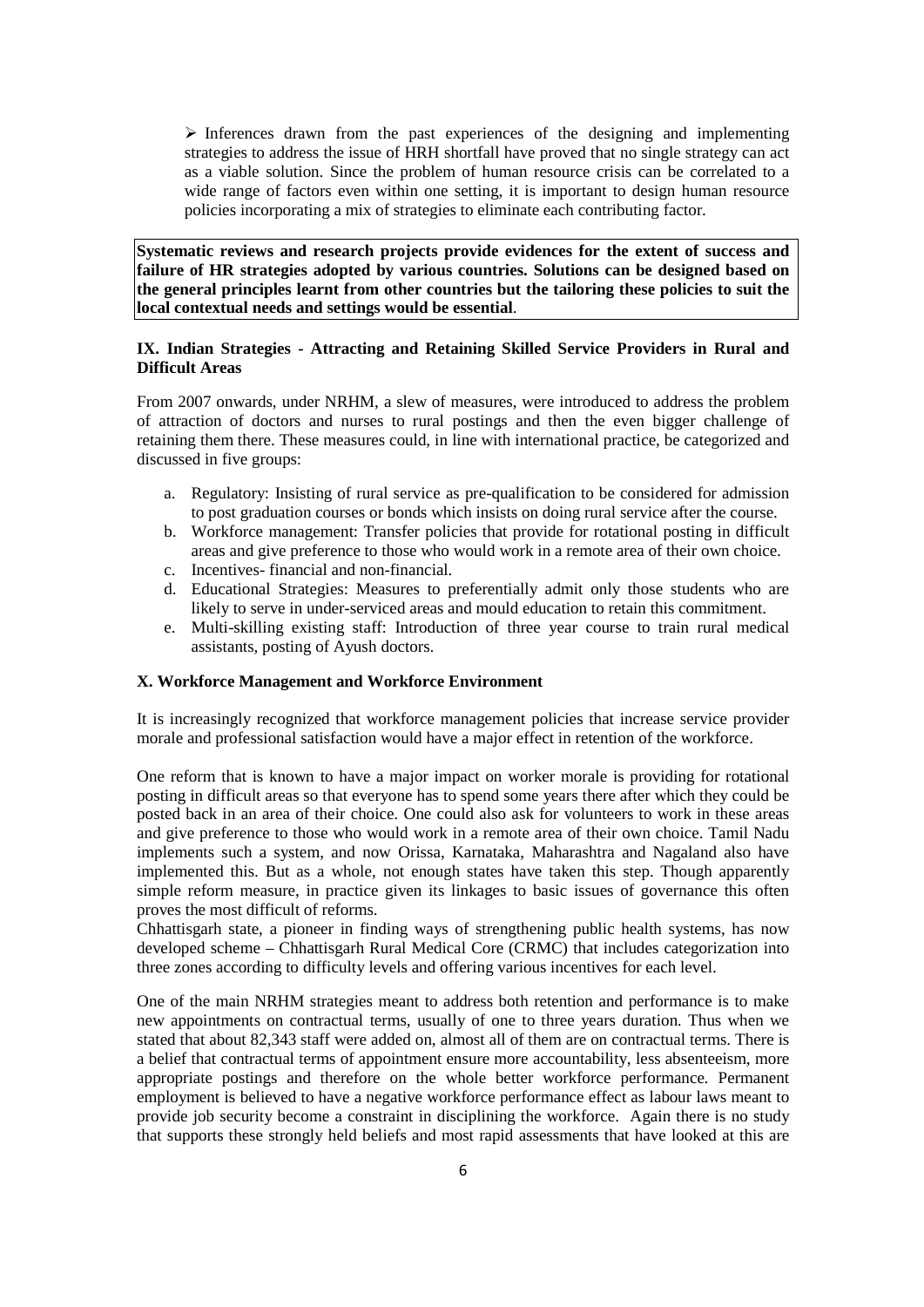skeptical. Since contractual appointment is made to the facility whereas permanent appointment is to a state cadre, prioritising rural and remote postings is likely to be easier. But whether less job security is the key to better performance is an open question.

**Even recruitment policies for the public health workforce can be archaic and completely inappropriate. Given the great demand for government jobs in an under-developed economy, governments had set up elaborate procedures for recruiting into government service that could take over two years from advertisement to appointment. However, now that private markets are booming, and public posts going vacant, recruiting needs to actively attract skills, not to act as gatekeeper.** 

State Government of Haryana has taken the lead in this by taking recruitment of regular Medical Officers out of the purview of Haryana Public Service Commission (HPSC). Since 2008 the recruitments are being done by a selection committee – Haryana staff selection commission through walk in interviews conducted on a regular basis which provide entry- not into contractual service like in the other states, but into regular service. Along with the new efficient recruitment process strategies like – (i) Higher compensation packages and incentives to match the packages offered by private sector and meet the opportunity cost of the doctor. (ii) Supportive and regular supervision (iii) empowering doctors with more control over budget for the institutional support. As a result of these strategies there is a massive reduction in the number of vacancies of doctors at public health facilities of Haryana. 825 doctors including 525 specialists were appointed during the year 2008-09. Currently state authorities are able to state claim that there are no vacancies of specialists in the state (Gupta, Sundararaman and Raha, 2009)

NRHM has also intensified in-service training programmes for all health workers, shifting the focus from a routine theoretical training schedule to a more skill based and practical oriented training modules thus providing an opportunity to upgrade the skills and improve the performance of health workers. Training modules for some of the major training programmes based on the current health needs are Trainings for Integrated Management of Neonatal and Childhood Illnesses (IMNCI), RTI Management, Maternal Health and Family Planning etc. were revised. New training modules have also been developed for the Public health management and health information management system for critical human resources especially.

Although it has been well documented that an absence of transparent promotion and transfer policies and non-availability of job descriptions cause a high level of attrition, it was found that not many states have developed a fair HR policy specific to the state's needs so far. Only 4 states of Chhattisgarh, Haryana, Rajasthan and West Bengal have so far revised these policies which are yet to be implemented across the states.

### **(i) Educational Strategies**

Current educational institutions and pedagogy tend to alienate the service provider from the needs of the population. Measures to preferentially admit only those students who are likely to serve in under-serviced areas and moulding education to retain this commitment is therefore one way forward.

In nursing, midwifery and health worker education, there is much more conscious thinking on adopting this strategy. The pioneer programme in this regard is in West Bengal. The state had to face the challenge of adding 10,000 ANMs within five years, while simultaneously addressing the problem that this state has one of the poorest figures for ANMs staying at their place of work and being available for institutional delivery (Prasad, Gupta and Sundararaman, 2009). The criteria of selection was that the woman should have completed schooling, should have been married (so as to avoid the risk of her leaving the village due to marriage) and that she should be assessed as likely to remain resident in that village due to her family, property and social circumstances. During the process of training her links with her village were maintained and as soon as she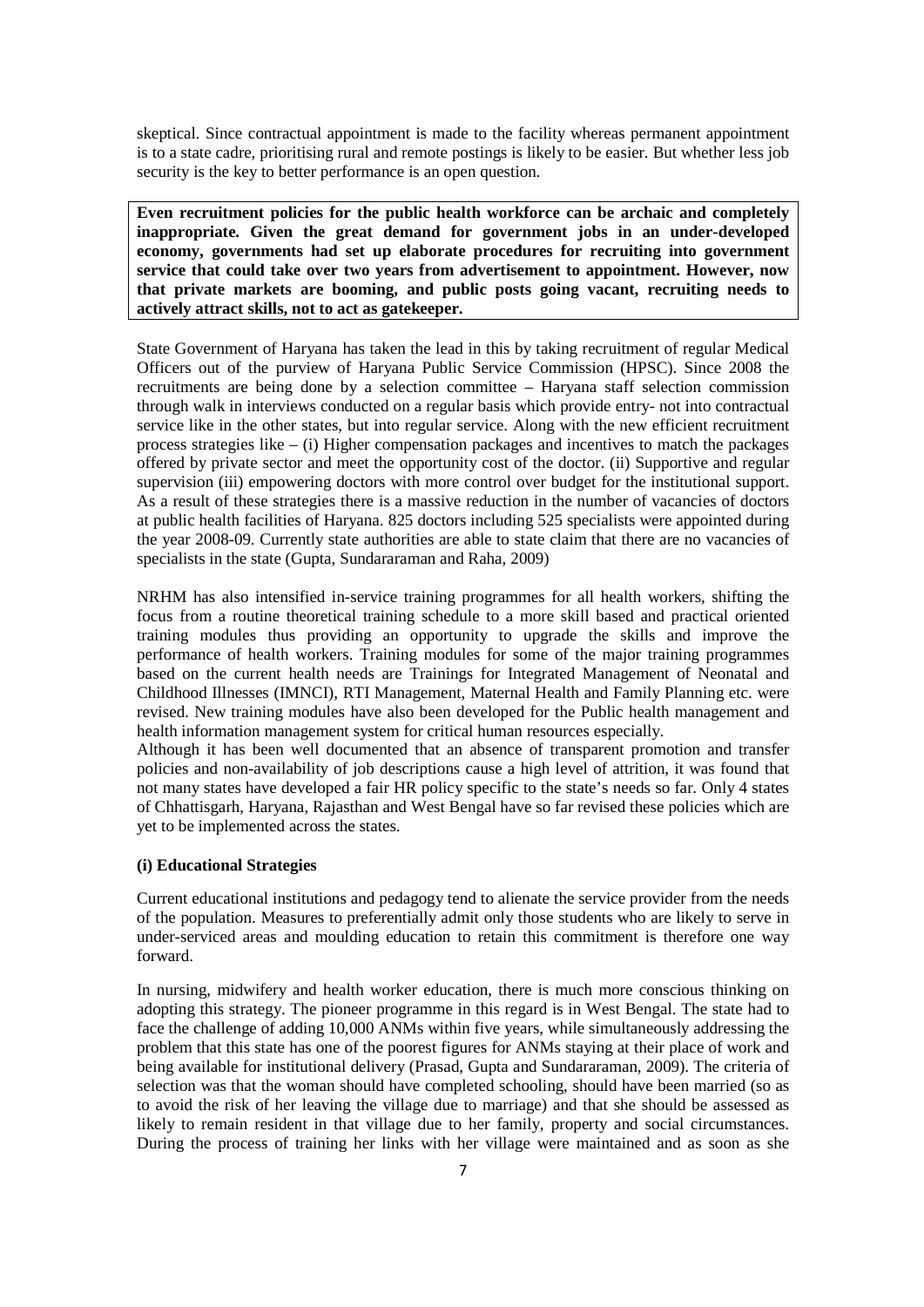completed training she became an employee of the local government institution as a nursemidwife. At present over 4000 such ANMs have been given appointment and the first results are very encouraging.

Another note-worthy example of such innovation is the "Swalamban Yojana" (self-reliance plan), launched in state of Madhya Pradesh in the year 2006-07 with the objective of filling the gap of requirement of staff nurses. Women with rural background selected from under-serviced districts are preferably selected and sponsored for the nursing courses. These sponsored students are bonded to serve in the rural area of Madhya Pradesh for 7 years after passing or otherwise they will have to pay Rs.2.00 lakh to Government. The initial response is encouraging though it is still too early to judge.

Chhattisgarh is planning to upgrade a 1000 of its community health workers (known as Mitanins) into ANMs, which in effect would achieve the same as in the west Bengal case study –as generally CHWs fulfill the entry criteria described earlier.

Yet another category of strategies rolled out under the NRHM is alternative service providersnew categories of staff created to overcome the problems of inadequate service providers of the traditional variety. One such strategy is the three year course introduced in Chhattisgarh initially and now in Assam to provide a cadre called rural medical assistants. Chhattisgarh had started a 3 year diploma course – Practitioner in Modern and Holistic Medicine – in the year 2001 which was discontinued in 2008. Around 858 graduates of this course have been employed under NRHM as Rural Medical Assistants (RMA) at the PHC & CHC level in the identified underserved 12 districts of Chhattisgarh (Raha, Sundararaman, Gupta and Rao, 2009). The 3 ½ year diploma course started in 2004 is called as - Diploma Holders in Medicine and Rural Health Care (DMRHC) in Assam. The first batch finished the training in February, 2009 and 92 qualified practitioners had been deployed at the remote, far flung and rural areas of the state after undergoing basic internship at various health care centres in the state. The scope of practice includes providing primary level treatment and preventive health education as per the epidemiological needs of the population residing in the rural areas. These health care providers would cater to the needs of underserved areas and would provide qualified and skilled personnel for the rural population.

### **(ii) Multi-skilling & Alternative Service Provider Strategies**

Multi-skilling refers to a strategy where existing health personnel trained with one skill set are now provided with skills belonging to another skill set so as to enable them to provide a larger range of skills.

The most important and widespread use of this, is the training of medical officers in the skills needed to provide emergency obstetric care including C- section surgery and to provide anesthesia for supporting emergency obstetric care. This could be further extended to more specialist skill areas.

An extension of this approach is to introduce diplomas and degrees in family medicine as an inservice option such that a wider range of specialist skills can be taught to the basic doctor. This would be invaluable for the rural hospital and secondary health care. This has started up in 5 states. This approach is promising as the only way visible that can close the specialist gaps in all the CHCs.

Another form of multi-skilling is to train and deploy doctors trained for four years in the indigenous streams of ayurveda, unani or siddha or in homeopathy to work as medical officers in primary health centers. This has been used extensively in states like Chhattisgarh, Orissa, Gujarat etc. In practice training to play these revised roles is weak and preliminary studies show that in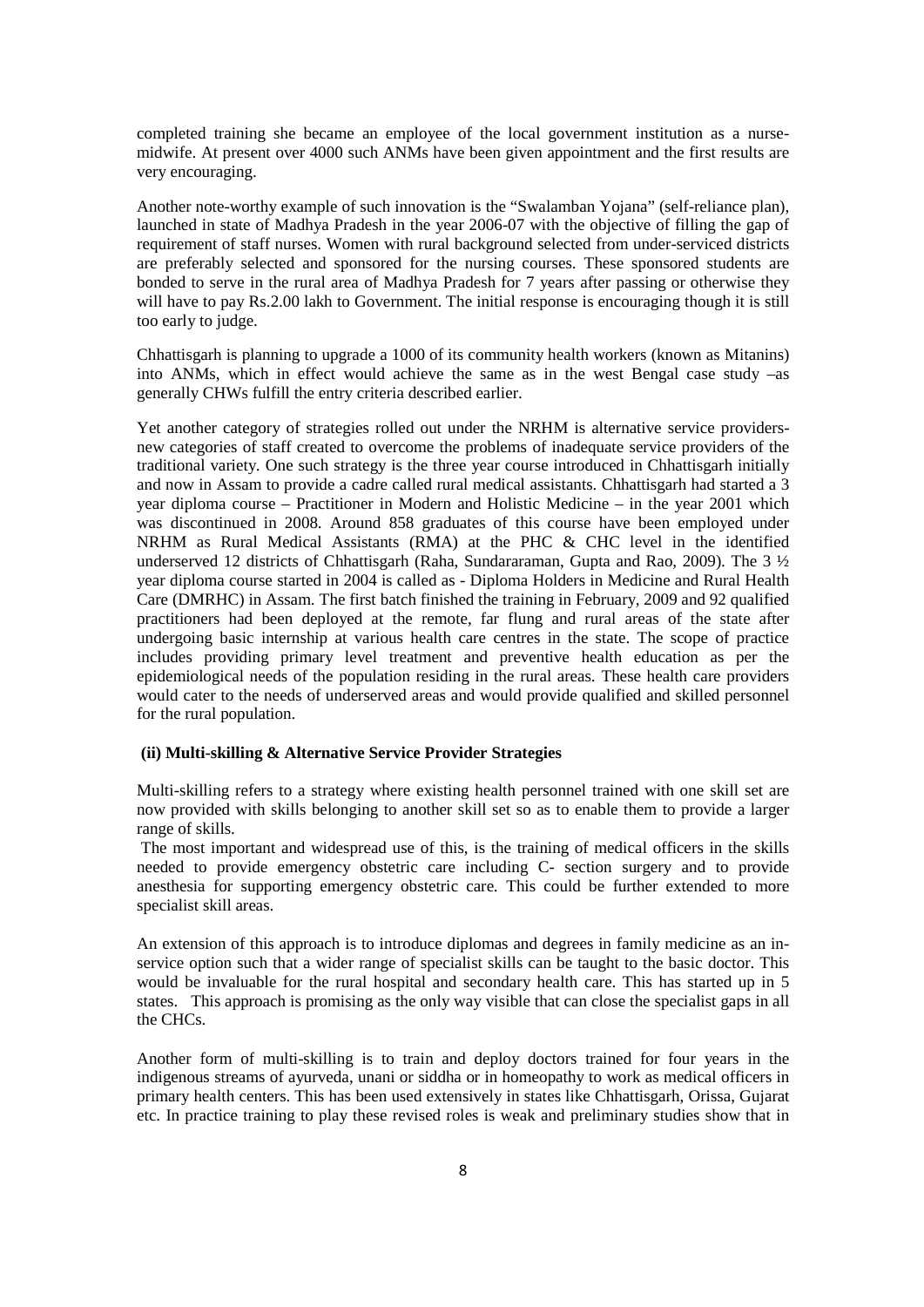allopathic roles they perform poorly. There has also been criticism raised that it breaks with the spirit of mainstreaming indigenous medical systems.

### **(iii) Public Private Partnership**

Another set of measures relate to exploring the potential of "public private partnership (PPP)", different PPP models include contracting in of specialists for specific tasks or contracting out services to private practitioners in under serviced areas to meet the deficit of infrastructure or manpower in the Public health system.

(a) **Contracting in** - 13 states Bihar, Gujarat, Haryana, Himachal Pradesh, Jammu and Kashmir, Jharkhand, Madhya Pradesh, Manipur, Nagaland, Puducherry, Rajasthan, Tamil Nadu and Uttar Pradesh) are contracting in private specialists to work in the public health facilities either on call basis or as a fixed day approach where private doctors provide health care services on a fixed day of the week e.g ; specialists are paid Rs. 1500 per caesarean section or on part time basis for providing services in public health facilities for 2 hours each day in the state of Haryana while in Manipur Private specialist Doctors will be paid an honorarium of Rs. 25,000 per month for the days they are present at the CHCs against a vacant post of specialists. Studies on its success are not available, but reports indicate that except for some facilities where there are special circumstances – e.g; a retired government specialist wanting to continue with their services- this has little promise as a general measure.

(b) **Contracting Out** - Contracting out of certain health services especially maternal care to a private institution is being implemented in states of Assam, Chhattisgarh, Delhi, Gujarat, Haryana, Jharkhand, Madhya Pradesh, Uttar Pradesh and West Bengal. Under these schemes the cost of care given to the patient is borne by the State Government. These private institutes have attracted many users and improved the service delivery of maternal care. One of the most successful of these schemes is the Chiranjivi Yojana which was launched in the five pilot districts of Gujarat in 2005 and as on October 2008, the scheme has reported 215701 normal deliveries, 15145 C Sections (6.15%) and 15430 complicated cases which is fairly in consonance with international standards of complications. The scheme involves private providers in provision of maternity services through contracting-out and use of voucher mechanism*.* In return, the state reimburses the physicians approximately 1795 rupees per delivery. State of Orissa has also proposed to introduce a similar scheme this year.

© **Management -** Private sector which mainly comprises of non-governmental organizations (NGOs), donor agencies and charitable trusts have taken up the responsibility of management and up gradation of the infrastructure of some of the public health facilities in about 5 states (Arunanchal Pradesh, Assam, Bihar, Meghalaya, Madhya Pradesh, Orissa and West Bengal) as part of the PPP with the states. These NGOs could bring in motivated specialists. So far these have been "niche" solutions for special individuals and situations- and to that extent useful. But their general replicability is not known.

# **XI. Conclusion**

This policy brief broadly establishes that there is indeed a major crisis in human resources for health in India and that this crisis could account for much of the poor performance of the health sector in some states. Even in so called high performing states the human resources are well below international norms and this would affect the range and quality of services provided. The reasons for this crisis are historical and relate to the health sector policies and prescriptions of the last two decades.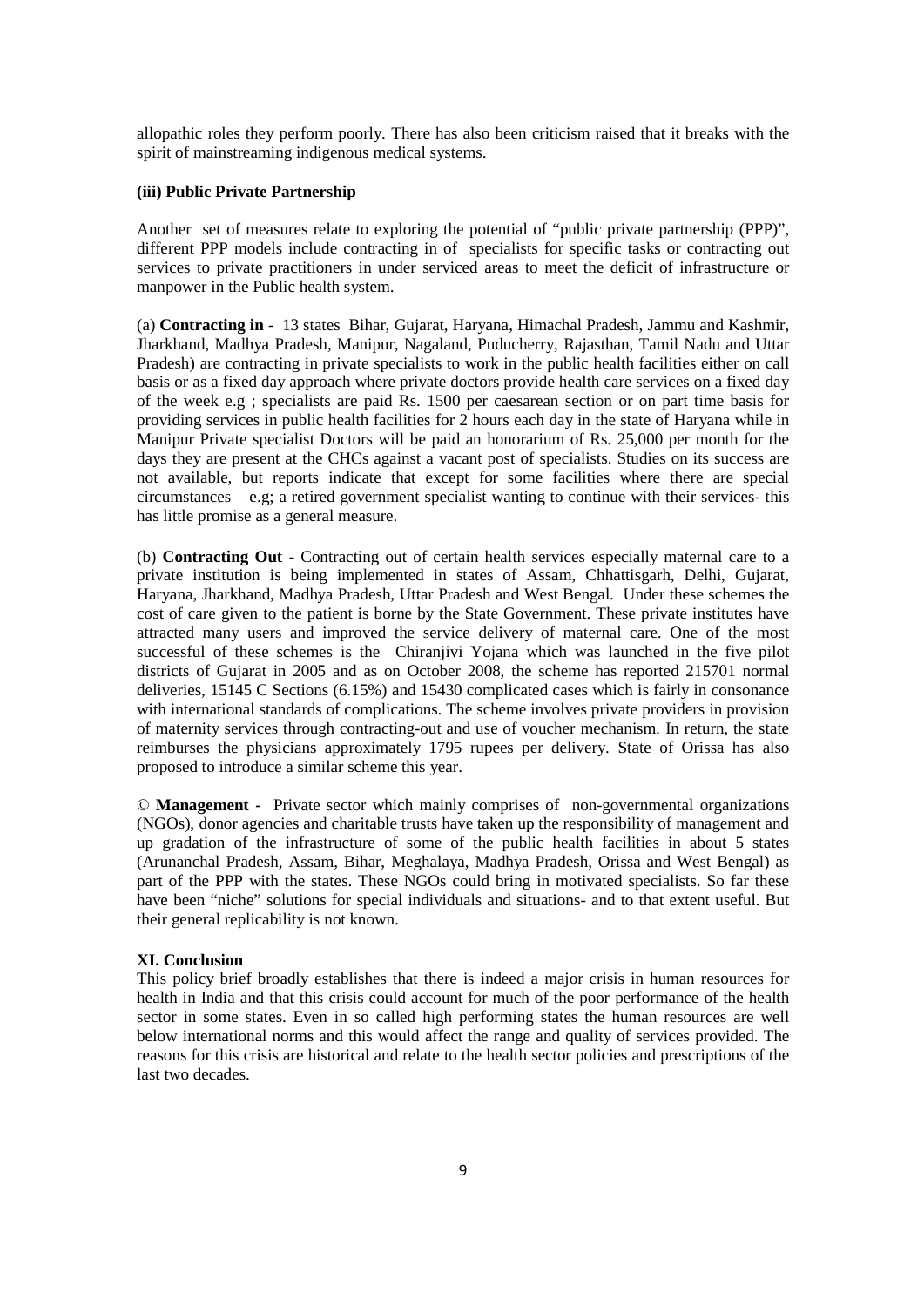**Currently we have much reported information, but few well formulated studies to guide us. In the absence of such evidence based strategisation, there is the real risk that when some of the NRHMs most publicized HR options do not work, it could threaten the whole agenda of strengthening public health systems.**

The private sector penetration being low, it is to the public sector that we must turn for providing access to skilled service providers in most rural areas. Considerable progress has been made under NRHM. The single most important step has been the introduction of the Indian Public Health Standards. But to achieve these standards considerable reforms in workforce management are required, and we are only beginning to work on these.